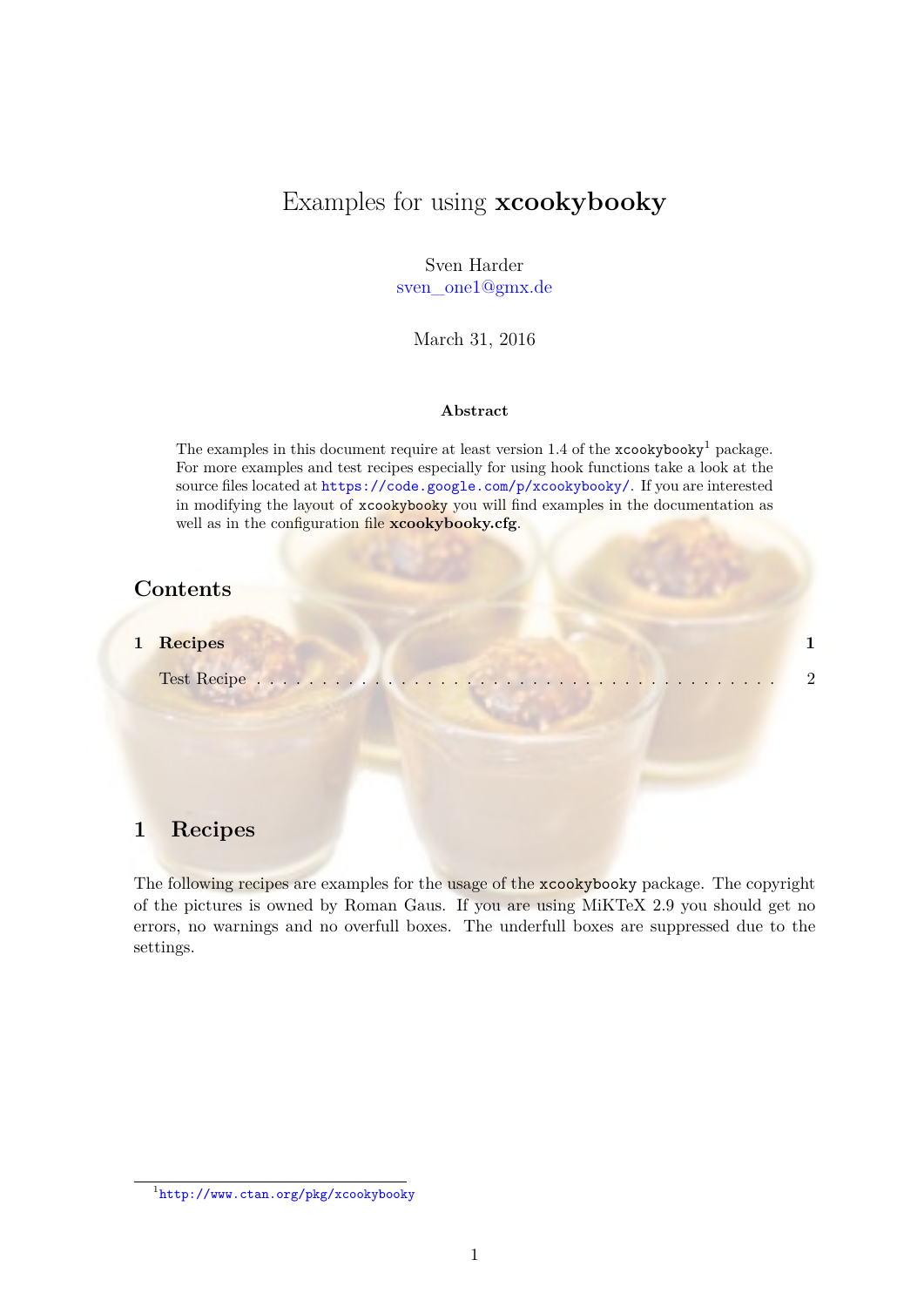<span id="page-1-0"></span>

# Test Recipe

♦ 1 h

 $\blacksquare$  1 h,  $\downarrow$  230 °C  $\blacksquare$ , 195 °C  $\Box$ , 195 °C  $\Box$ , Level 2  $\blacksquare$  $\begin{array}{ll}\n\blacksquare & 1 \, h, & \blacksquare & 230 \\
\hfill \heartsuit & 5\text{-}6 \,\text{Portions}\n\end{array}$ 

Calorific value  $3kJ$ 

Somebody you used know <www.>

Hello, here is some text without a meaning. This text should show what a printed text will look like at this place. If you read this text, you will get no information. Really? Is there no information? Is there a difference between this text and some nonsense like "Huardest gefburn"? Kjift – not at all! A blind text like this gives you information about the selected font, how the letters are written and an impression of the look. This text should contain all letters of the alphabet and it should be written in of the original language. There is no need for special content, but the length of words should match the language.

### **Preparation**

1 Hello, here is some text without a meaning. This text should show what a printed text will look like at this place. If you read this text, you will get no information. Really? Is there no information? Is there a difference between this text and some nonsense like "Huardest gefburn"? Kjift – not at all! A blind text like this gives you information about the selected font, how the letters are written and an impression of the look. This text should contain all letters of the alphabet and it should be written in of the original language. There is no need for special content, but the length of words should match the language.

### **Ingredients**

| 2 bar Dark Chocolate  |
|-----------------------|
| $(\text{above }70\%)$ |
| $3$ Eggs              |
| 200 ml Cream          |
| $40 \text{ g}$ Sugar  |
| 50 g Butter           |

2 Hello, here is some text without a meaning. This text should show what a printed text will look like at this place. If you read this text, you will get no information. Really? Is there no information? Is there a difference between this text and some nonsense